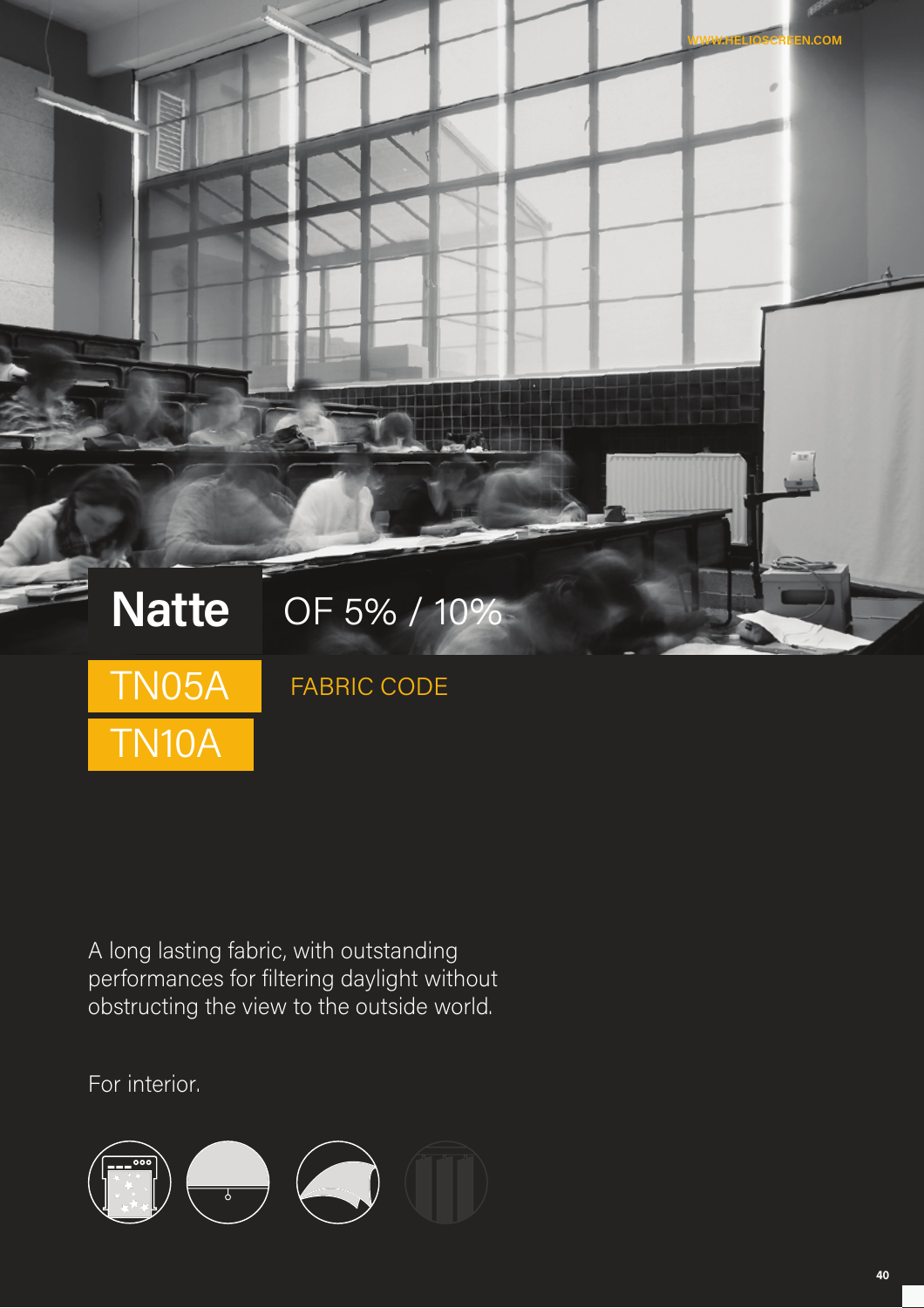

TN05A TN10A FABRIC CODE

# Yarn

| <b>Technical specifications</b> | <b>Average Values</b> | <b>Standard</b>      |  |
|---------------------------------|-----------------------|----------------------|--|
| <b>Titer</b>                    | $115$ tex             | ISO 1889 (2009)      |  |
| <b>Weighted composition</b>     | Glass 34%, PVC 66%    | ISO 3801 (1977)      |  |
| <b>Diameter</b>                 | $0.29$ mm             |                      |  |
| <b>Environment</b>              |                       | Oekotex standard 100 |  |

# Fabric

| <b>Type of fabric</b>                      | PVC-coated fiberglass fabric                  |                      |                                          |
|--------------------------------------------|-----------------------------------------------|----------------------|------------------------------------------|
| Weave pattern                              | basket weave                                  |                      |                                          |
| <b>Widths</b>                              | fabric on rolls: 2500 mm (tolerance -0%, +5%) |                      |                                          |
| Roll length (nominally)                    | 25 <sub>m</sub>                               |                      |                                          |
| <b>Technical specifications</b>            | <b>Average Values</b>                         |                      | <b>Standard</b>                          |
|                                            | <b>OF 5%</b>                                  | <b>OF 10%</b>        |                                          |
| <b>Thickness</b>                           | 0.60 mm                                       | $0.57$ mm            | ISO/DIS 5084.2 (1996)                    |
| <b>Mass</b>                                | 441 $g/m^2$                                   | 400 g/m <sup>2</sup> | ISO 3801 (1977)                          |
|                                            | M1                                            | M1                   | NF P92-503 (1995)                        |
| <b>Fire resistance</b>                     | FR.                                           | <b>FR</b>            | NFPA 701 (2010)                          |
|                                            |                                               | $C-s3, d0$           | EN 13501-1 (2010)                        |
|                                            | Class <sub>1</sub>                            | Class <sub>1</sub>   | EN 13773                                 |
|                                            | complies                                      | complies             | DIBt (June 2004)                         |
|                                            | complies                                      | complies             | AgBB (March 2008)                        |
| <b>Volatile organic compounds</b><br>(voc) | complies                                      | complies             | <b>AFSSET (2006)</b>                     |
|                                            | complies                                      | complies             | <b>GREENGUARD</b>                        |
|                                            | complies                                      | complies             | <b>GREENGUARD Childeren &amp; School</b> |
| <b>Breaking strength warp/weft</b>         | 170 daN / 140 daN                             | 150 daN / 140 daN    | ISO 13934-1 (1999)                       |
| <b>Elongation at break warp/weft</b>       | 8,0% / 4,0%                                   | 4,2% / 4,6%          | ISO 13934-1 (1999)                       |
| Tear resistancewarp/weft                   | 6,8 daN / 8,0 daN                             | 6 daN / 5,8 daN      | ISO 4674 part 1 method A (2003)          |
| Colorfastness (white excluded)             | 7 scale of blue                               | 7 scale of blue      | ISO 105 B02 (1994)                       |
| Air porosity                               | $855$ $1/m2/sec$                              | 1500 $1/m^2/sec$     | ISO/DIS 9237 (1995)                      |
|                                            |                                               |                      |                                          |

# Processing

General - specifications are purely indicative and may not be considered as binding. Colors may vary from the samples shown.<br>Cutting **Cutting Cutting** crush or ultrasonic; railroad or width out of roll width **Welding Welding thermal, HF, ultrasonic, sewing Cleaning remove dust from the fabric surface**, then wipe gently with a humid soft sponge while using a mild detergent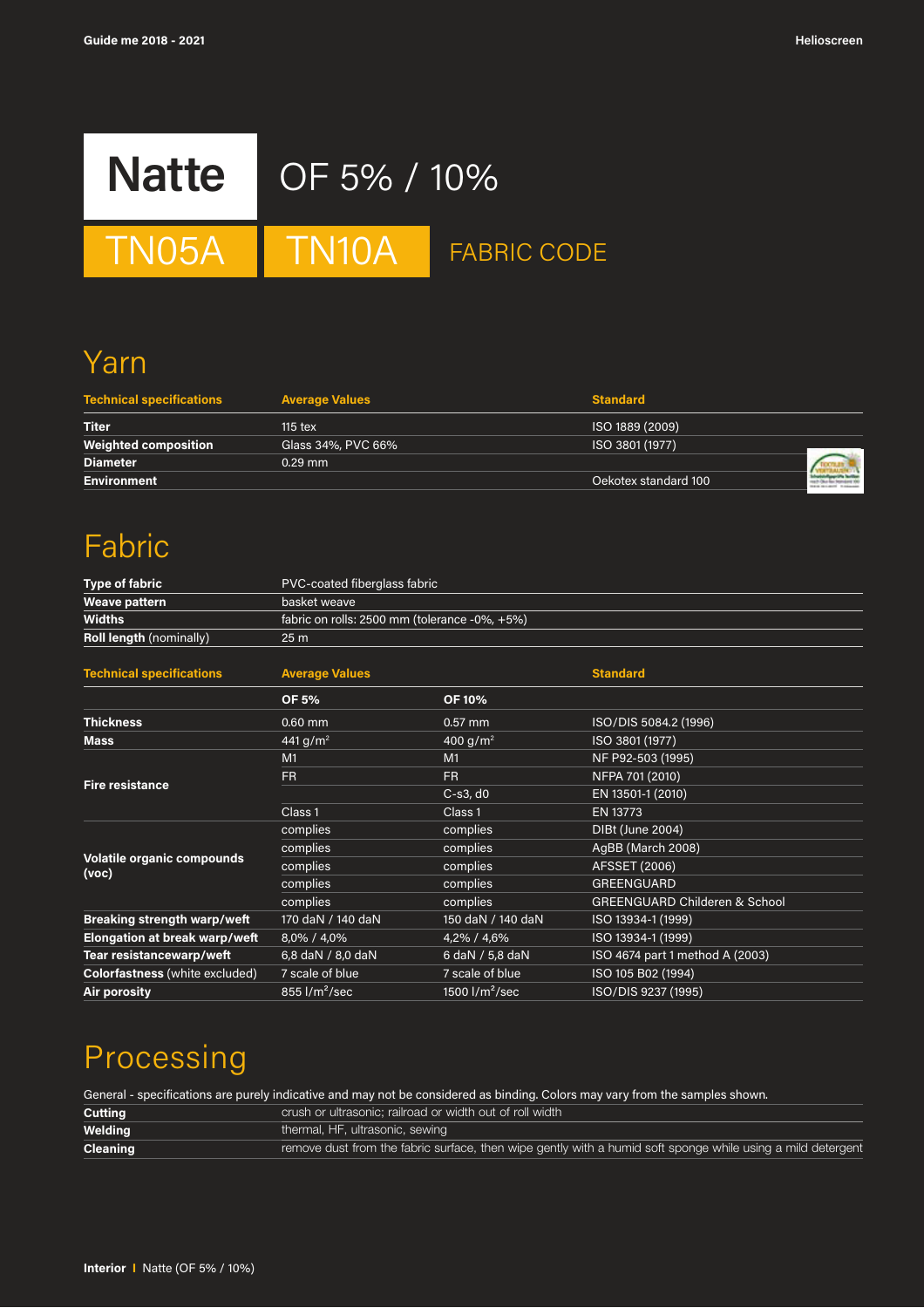



Solar Heat & Light Control Properties Solar Heat & Light Control Properties

|  |  |  |  | Ts    Rs    As    Tv    TVdiff    TVdir    Tuv    TVdif-h    Glare |  |
|--|--|--|--|--------------------------------------------------------------------|--|
|  |  |  |  |                                                                    |  |

#### **g**tot **g**tot

|         | ınt. | . .<br>int. | int. | . .<br>int. |         | int. | ınt. | int. | int. |
|---------|------|-------------|------|-------------|---------|------|------|------|------|
| Values  | 0.66 | 0.65        | 0.54 | 0.30        | Values  | 0.68 | 0.66 | 0.55 | 0.30 |
| Classes |      |             |      |             | Classes |      |      |      |      |

# Width: 2500 mm



# Solar Heat & Light Control Properties Solar Heat & Light Control Properties

|  |  |  |  | 7.6   17.3   75.1   7.3   1.4   5.9   6.4   5.6   Class 1 |  |
|--|--|--|--|-----------------------------------------------------------|--|

|         | int. | int. | int. | int. |         | ınt. | int. | int. | int. |
|---------|------|------|------|------|---------|------|------|------|------|
| Values  | 0.62 | 0.61 | 0.51 | 0.29 | Values  | 0.69 | 0.67 | 0.55 | 0.30 |
| Classes |      |      |      |      | Classes |      |      |      |      |

| praline            |
|--------------------|
| $ML = L$ , $A E A$ |

|     |                                 |   |                          |                            |          |                 | $TS$ Rs $AS$ Tv TVdiff TVdir Tuv Tuv TVdif-h $G_1$ |     |     |                 |                 |     |                          |     |          |                    |
|-----|---------------------------------|---|--------------------------|----------------------------|----------|-----------------|----------------------------------------------------|-----|-----|-----------------|-----------------|-----|--------------------------|-----|----------|--------------------|
| 6.7 | 9.8<br>$\overline{\phantom{a}}$ | . | $\overline{\phantom{a}}$ | $83.5$ 6.2 0.6 5.6 6.1 4.7 | $\cdots$ | $- \cdot \cdot$ | Class <sub>1</sub><br>.                            | 6.5 | 6.5 | $- \cdot \cdot$ | 87.1 6.2<br>$-$ | $-$ | $0.5$ 5.7 6.2 4.6<br>--- | $-$ | $\cdots$ | Class <sub>1</sub> |

| $\mathbb{A}$ |      |      |      |         |      |      |      |      |
|--------------|------|------|------|---------|------|------|------|------|
| int.         | int. | int. | int. |         | int. | int. | int. | int. |
| 0.66         | 0.65 | 0.54 | 0.30 | Values  | 0.68 | 0.66 | 0.55 | 0.30 |
| $\mathbf 0$  |      |      |      | Classes |      |      |      |      |

| 118116 | macchiato<br>Width: 2500 mm | 118118 | <b>night</b><br>Width: 2500 mm |
|--------|-----------------------------|--------|--------------------------------|
|        |                             |        |                                |

|     |          |  |                         |                             | $TS$ Rs $AS$ Tv Tvdiff Tvdir Tuv Tuvif-h Glare |     |     |  |  |     |                                  |  |
|-----|----------|--|-------------------------|-----------------------------|------------------------------------------------|-----|-----|--|--|-----|----------------------------------|--|
| 7.6 | 17.3<br> |  | 75.1 7.3 1.4 5.9<br>$-$ | 6.4 5.6 Class 1<br>$\cdots$ | .                                              | 6.0 | 5.6 |  |  | $-$ | 88.4 5.8 0.4 5.4 5.8 4.4 Class 1 |  |

### **g**tot **g**tot

| TA.         |      |           | ID)  |         |             |      |      |      |
|-------------|------|-----------|------|---------|-------------|------|------|------|
| int.        | ınt. | .<br>int. | int. |         | . .<br>ınt. | int. | int. | int. |
| 0.62        | 0.61 | 0.51      | 0.29 | Values  | 0.69        | 0.67 | 0.55 | 0.30 |
| $\sim$<br>v |      |           |      | Classes |             |      |      |      |